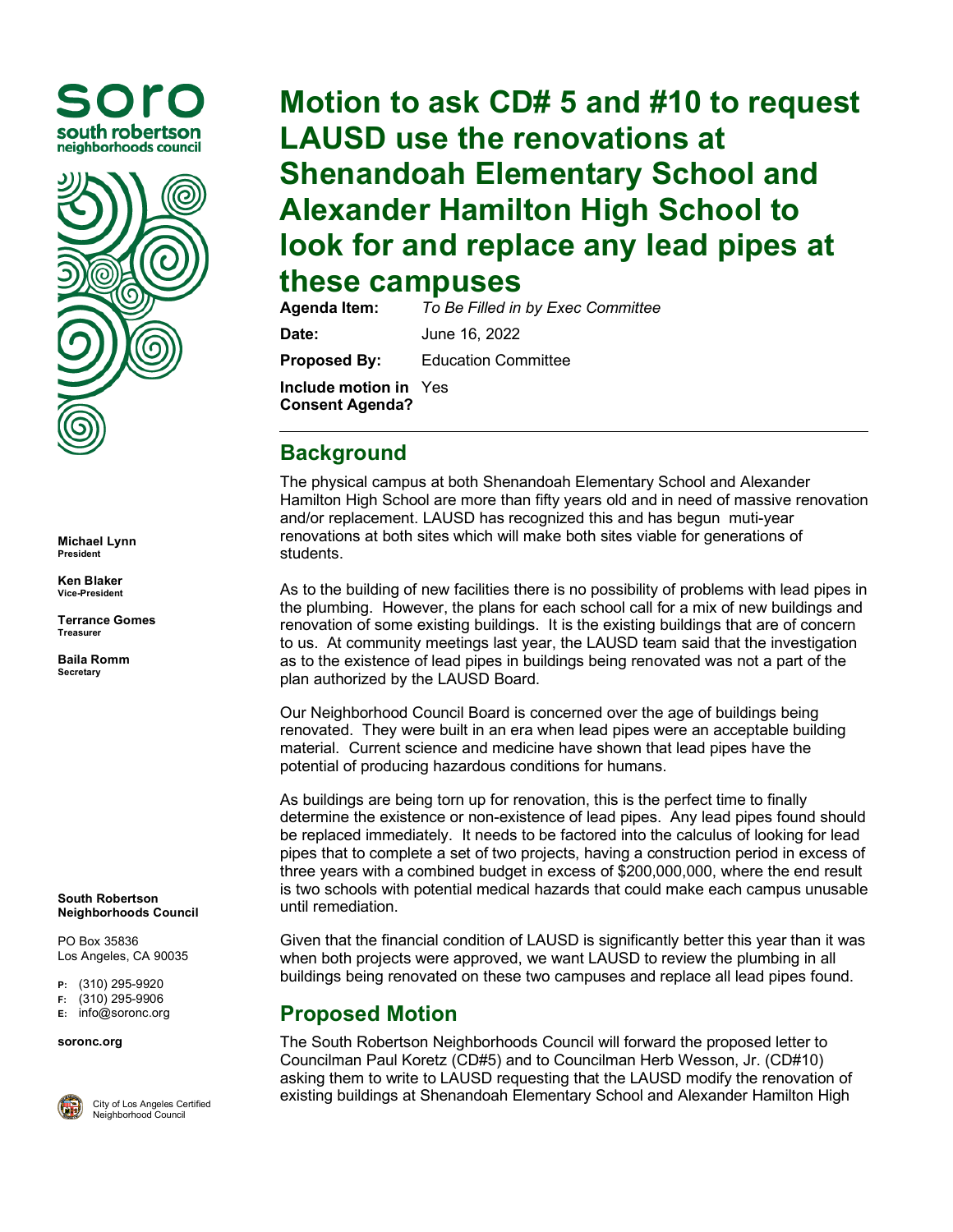



School to include the search for lead pipes and the replacement of these pipes if they are found..

Votes For: Against:

## **Considerations**

**Committee review:**

*(highly recommended)* **Amount previously allocated in Committee's working budget:** *(applies to funding motions only)* \$-0- **Arguments for: Arguments against:** 1. There is no greater obligation for LAUSD than the protection of students and staff. 2. The renovation is a perfect opportunity to look for these hazards because the building will not be occupied during the renovation. 1. There will be an increase in cost from what the original projects were expected to cost. .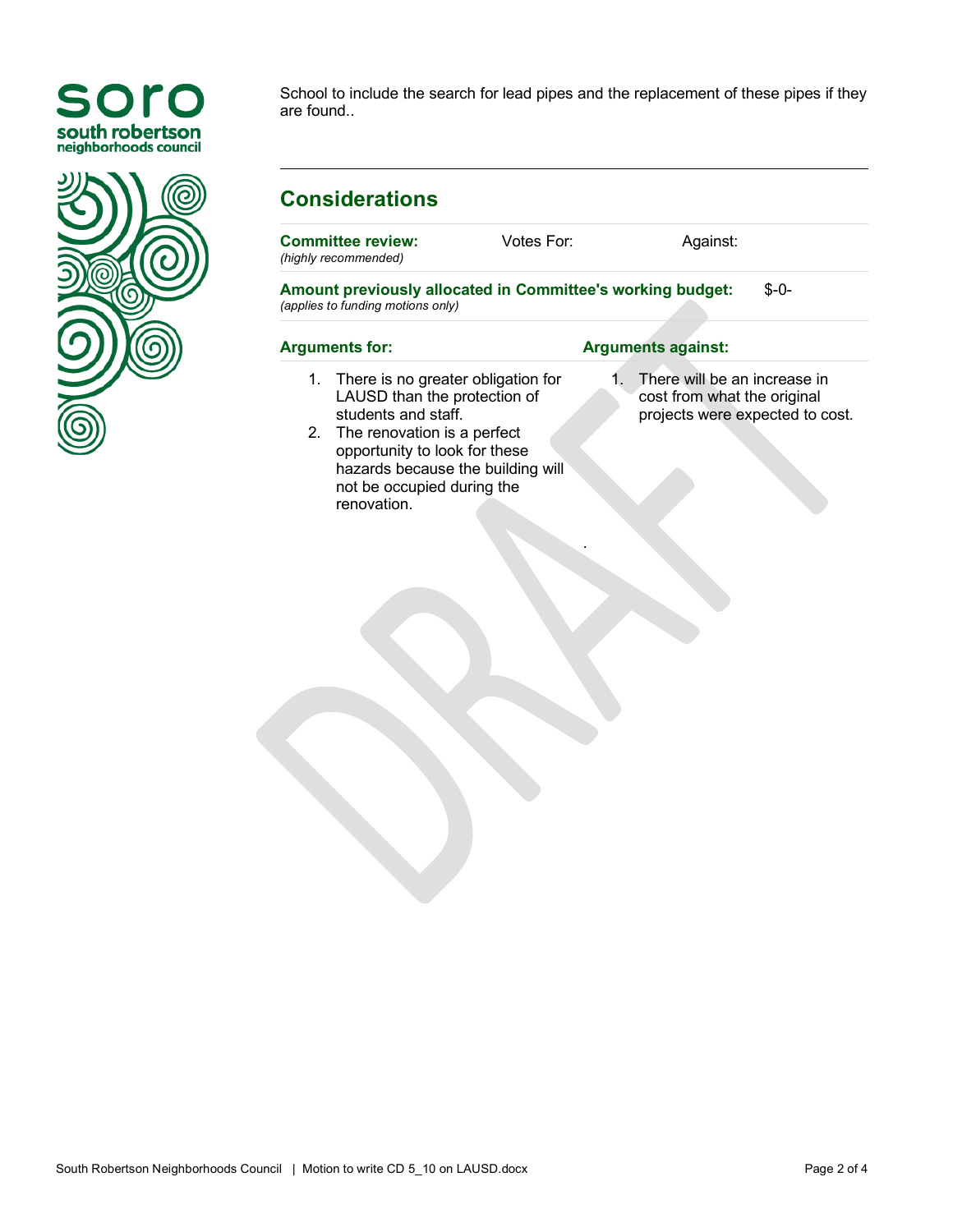



Proposed Letter:

Date:

The Honorable Paul Koretz Council District # 5 200 N. Spring Street, Suite 440 Los Angeles, CA 90012

The Honorable Herb Wesson, Jr. Council District # 10 200 N. Spring Street, Suite 420 Los Angeles, CA 90012

Re: Construction Projects at Shenandoah Elementary School and Alexander Hamilton High School

Dear Councilmembers:

These two LAUSD Campuses are showing their age. Last year LAUSD recognized the condition of both campuses and authorized replacement of some buildings and significant renovation of the remaining buildings. These two projects will cost well over \$200,000,000 but will result in two modern campuses. We applaud this decision and look forward to the completion of the projects.

However, we have one concern as regards safety of the campuses for students, teachers, and staff. Both campuses date back well over 50 years. During this period lead pipes were commonly used. There is no danger as to any building replaced with a new building. There is the potential for danger as to any building undergoing renovation if that building's plumbing is not inspected for lead pipes. We ask you to write to the Board at LAUSD and request that the projects be modified to look for lead pipes at all existing buildings on these campuses being left "as-is" or undergoing renovation. If lead pipes are discovered, they should be replaced prior to that building being reopened to students, teachers, or staff.

It is our position that the primary concern has to be safety and not just cost. Undoubtedly this will result in higher costs than what was originally projected. Offsetting the cost factor are the following factors:

- Replacement of lead pipes during the rebuilding project will have the least impact on learning and would have the lowest cost impact.
- Replacement would be mandatory under Federal, State and Local building codes.
- Any person negatively effected by exposure to lead has a potential lawsuit against LAUSD.